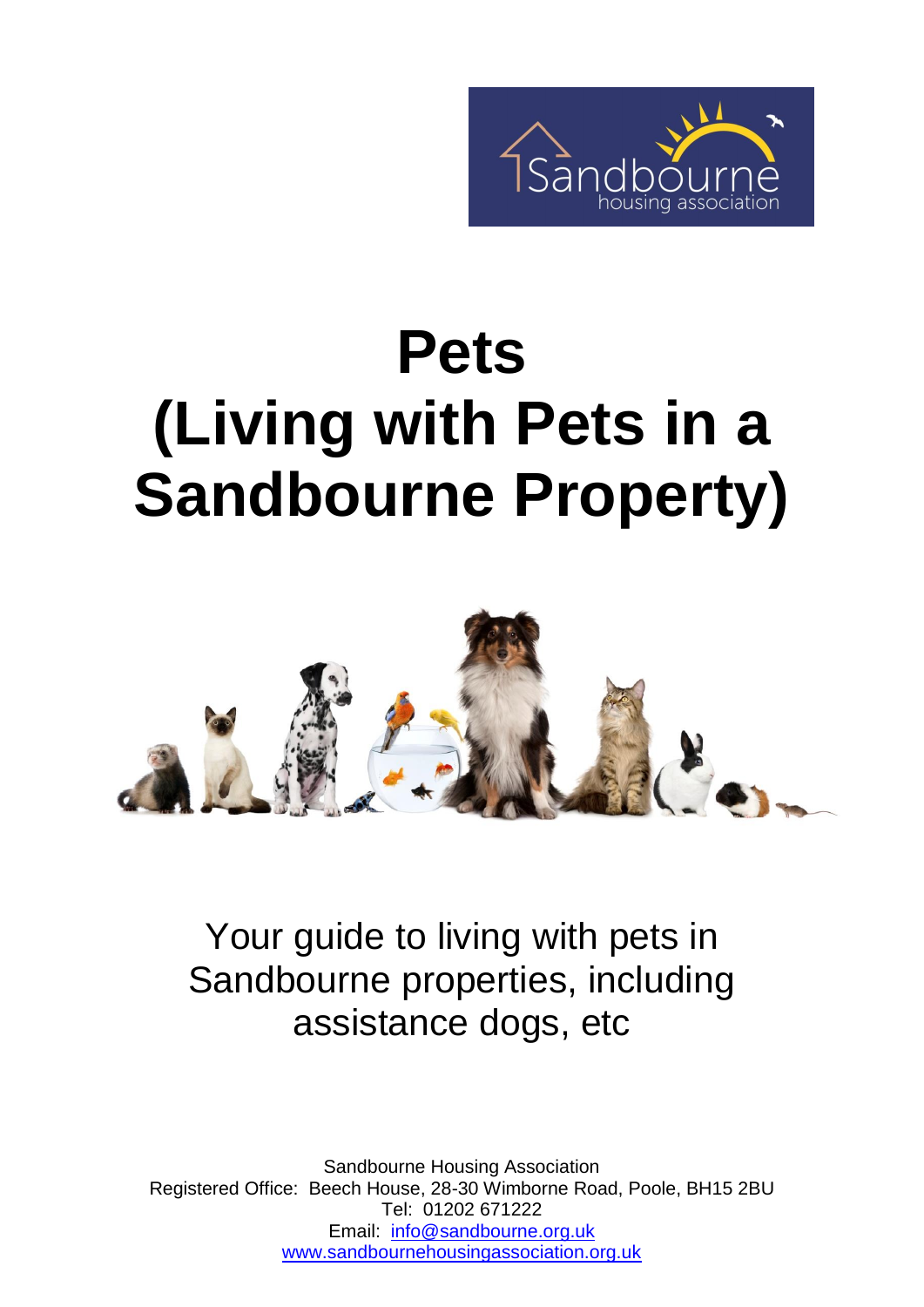# **Introduction**

Many people love animals (pets) but there are people in the community who don't and some people are actually frightened of them.

The purpose of this leaflet, therefore, is to let both pet owners and non pet owners know what Sandbourne's expectations are. This applies to all of our occupiers whether you are a tenant, leaseholder or a shared owner.

When we talk about 'residents' in this leaflet, it can relate to tenants, leaseholders or shared owners.

This leaflet should be read in conjunction with, where applicable, your tenancy agreement. If you are a leaseholder or shared ownership occupier, you should also read your lease.

## **Are there benefits to having, or looking after, a pet?**

Owning or looking after a pet, and in particular a cat or dog, has been proven to be beneficial in many ways for the owner, for example providing companionship and helping to alleviate social isolation, improve health and reduce stress, etc. In addition, some people require the support of animals, for example assistance dogs, in their day-to-day lives.

Sandbourne therefore wishes to enable residents the opportunity to have these benefits, where reasonably possible, but with our permission.

# **What should I consider before getting a pet?**

Although we've outlined some of the benefits, we would ask you to think carefully about getting a pet and consider: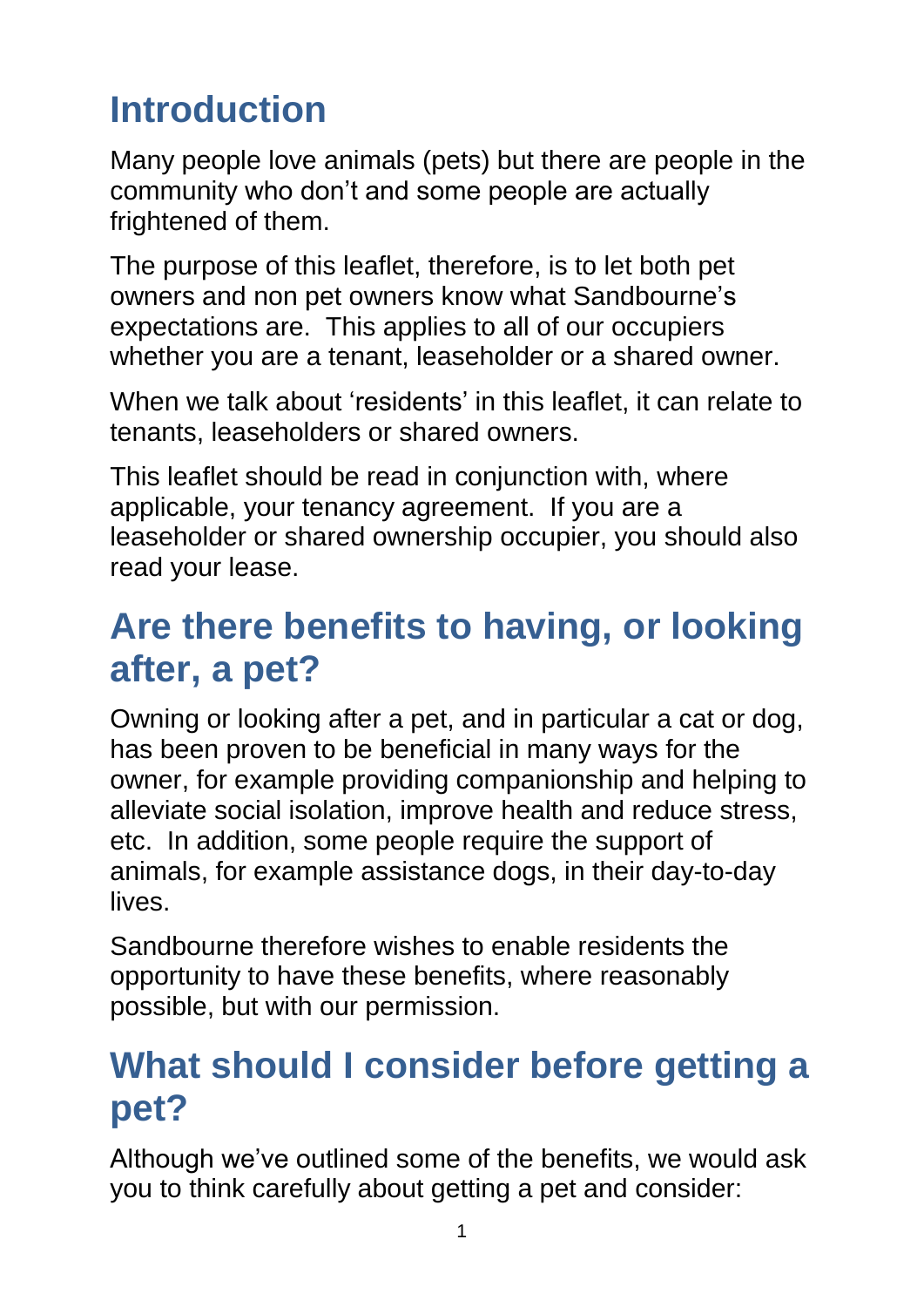### **Can you afford to have a pet?**

If you are a low income household you will need to make sure that you can afford it, in addition to your existing obligations such as paying your rent. You will need to consider the purchase price of the pet; food (dogs, in particular, can be very expensive to feed); vets bills (for spading/neutering, vaccinations, general health issues, flea treatments and worming, plus any unfortunate accidents); insurance against injury or damage (not only to your pet or to you, but also third parties). We should mention that damage to a property and/or communal areas, by your pet, could result in you being recharged for any repairs. There are even now dog ASBOs to contend with.

In 2014 the Telegraph quoted the lifetime cost of a dog as anywhere between £16,000 to £31,000, a cat as £17,000 and even a rabbit as £9,000.

#### **Are you at home to look after your pet?**

Some organisations insist that you need to be at home for a large part of the day to look after certain types of pets, for example a dog. If this is the case, are you able to do this or is there someone else who can and will look after your pet responsibly while you're away or ill, etc.

#### **Will your pet need exercising?**

If yes, are you fit and able to do this and is there somewhere close by that you can take your pet to exercise and toilet them responsibly, particularly at night when it may be dark and you may be on your own.

## **Is permission needed to keep or look after a pet?**

Yes, residents must write into Sandbourne to request permission to keep a pet(s), including assistance dogs or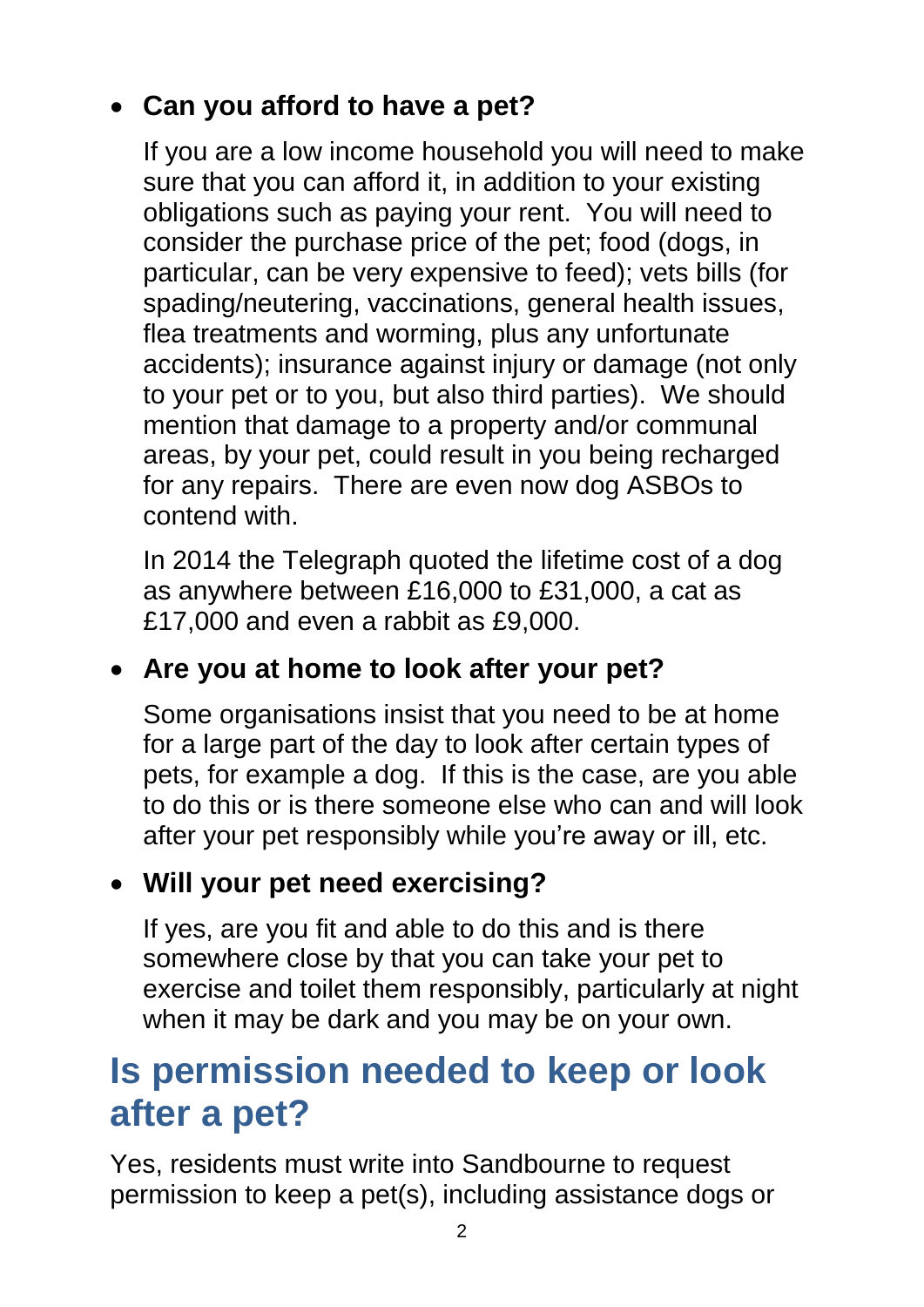looking after a pet for someone else. Residents must also allow 28 days for us to provide a reply. We are obliged to normally give our consent, unless we have good reason to refuse, in which case we must give our reason(s) that would also pass any appeal or challenge made to refuse permission.

To assist you, if you are thinking about having a pet of your own or looking after one for someone else, we have included a request form at the end of this leaflet.

## **What about new residents who already have pets?**

We automatically ask any potential residents about any pets they may have and will make them aware of their responsibilities before granting permission for them to move their pets into their new home with them.

## **What are my responsibilities?**

Whether you currently own a pet, including assistance dogs, are thinking of getting a pet, are looking after a pet, or know of a resident with a pet, here are some guidelines to ensure that everyone is clear about a pet owner's/pet keeper's responsibilities.

Sandbourne occupancy agreements outline that residents are responsible for all companions staying in, and/or visiting, their home or in the locality of their home, both animal and humans! To be clear on what we expect from residents, we require that:

#### **1. Pets should not be allowed to:**

 enter any of the communal lounges, kitchens, laundries or guest rooms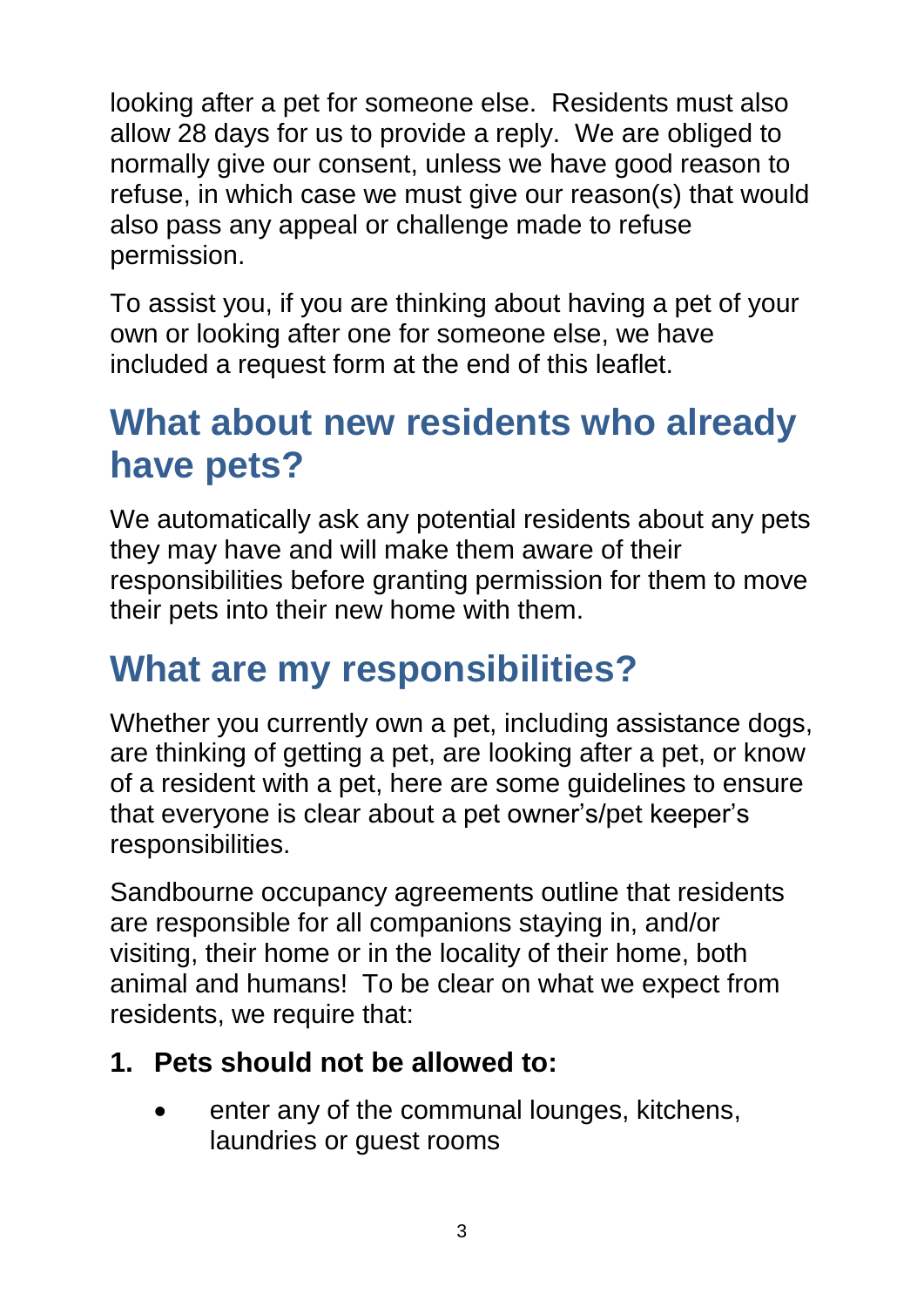- roam free in any Sandbourne communal areas/grounds or in the neighbouring area (in the case of dogs)
- use the grounds where they live for exercise or as a toilet; this must be carried out away from Sandbourne premises
- be noisy and/or disturbing to neighbours, for unreasonable periods of time and/or frequency, especially at night time
- jump up or approach neighbours, visitors, staff or contractors, without invitation (for example, dogs).

#### **2. Pets should**

- be insured, healthy and be up-to-date with vaccinations
- be microchipped, as required by law for dogs, and their details kept up-to-date
- in the case of dogs, be kept on a lead once outside of your home
- never be left unattended for unreasonable periods of time
- be cared for by someone, or an organisation, in the event of an emergency (for example if you are hospitalised at short notice)
- always be under the owner's/keeper's control in Sandbourne communal areas and in your own home
- be cared for and all litter should be disposed of responsibly
- be moved to another room during a visit from a member of Sandbourne's staff, or one of its contractors, if they request this.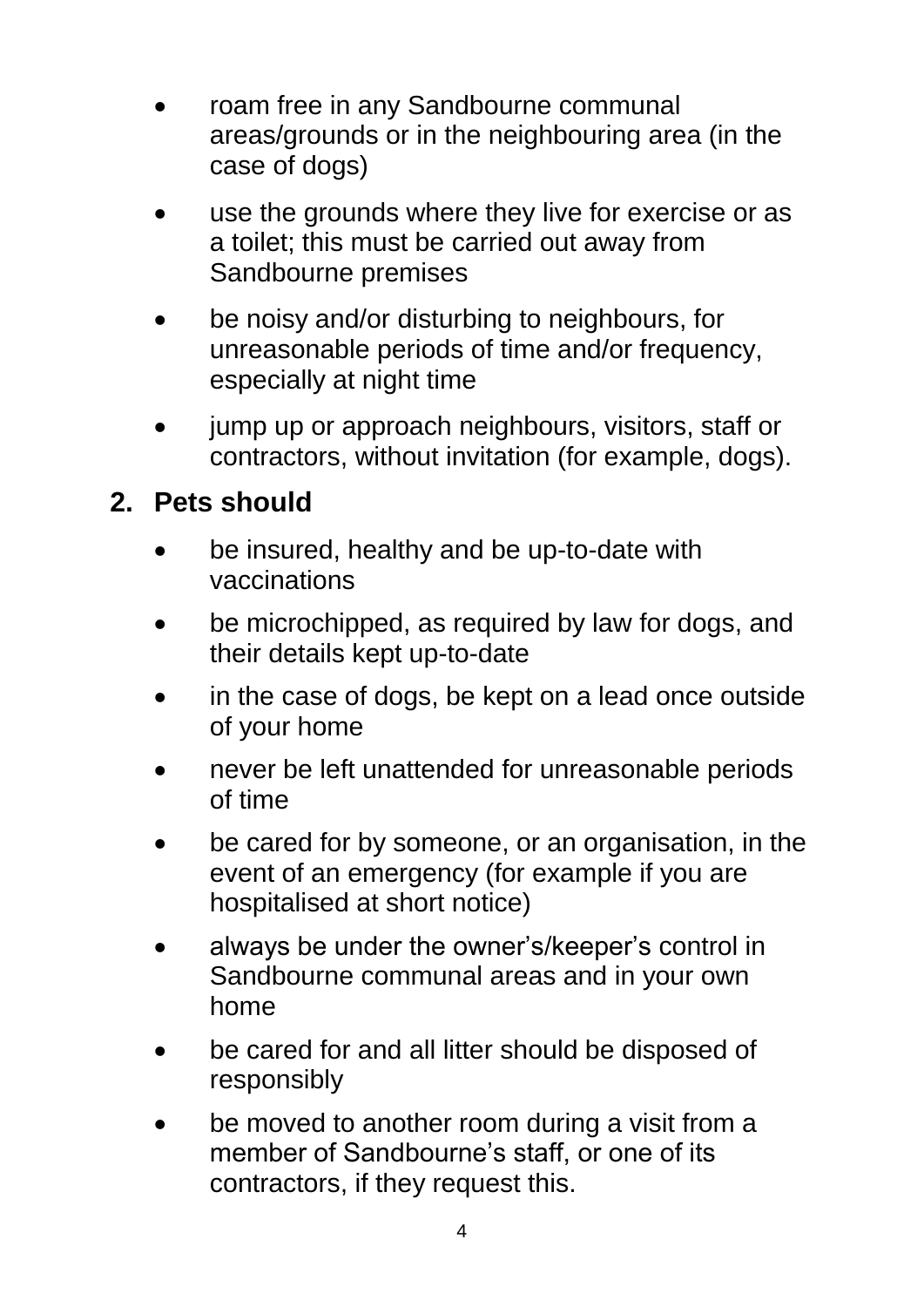# **What if a complaint is made about a pet and their behaviour, or the owner?**

Sandbourne will take any complaints about pets, or the actions of their owner, very seriously. Any complaint will be investigated and information/evidence gathered. If the complaint is then deemed valid, consent to keep the pet may be withdrawn and you may have to re-home it/them. However, simply disagreeing that someone has a pet is not sufficient cause in itself for a complaint to be considered.

## **Need more information?**

You can:

Write to us at our registered office:

Beech House, 28-30 Wimborne Road, Poole, BH15 2BU

Email: [info@sandbourne.org.uk](mailto:info@sandbourne.org.uk)

Website: [www.sandbournehousingassociation.org.uk](http://www.sandbournehousingassociation.org.uk/)

Telephone us on: 01202 671222

Please note that telephone calls to the registered office number above may be recorded for information and training purposes.

In addition, we do have a range of other leaflets on specific topics, available on our website or upon request from our office.

> First published October 2016 Last updated October 2019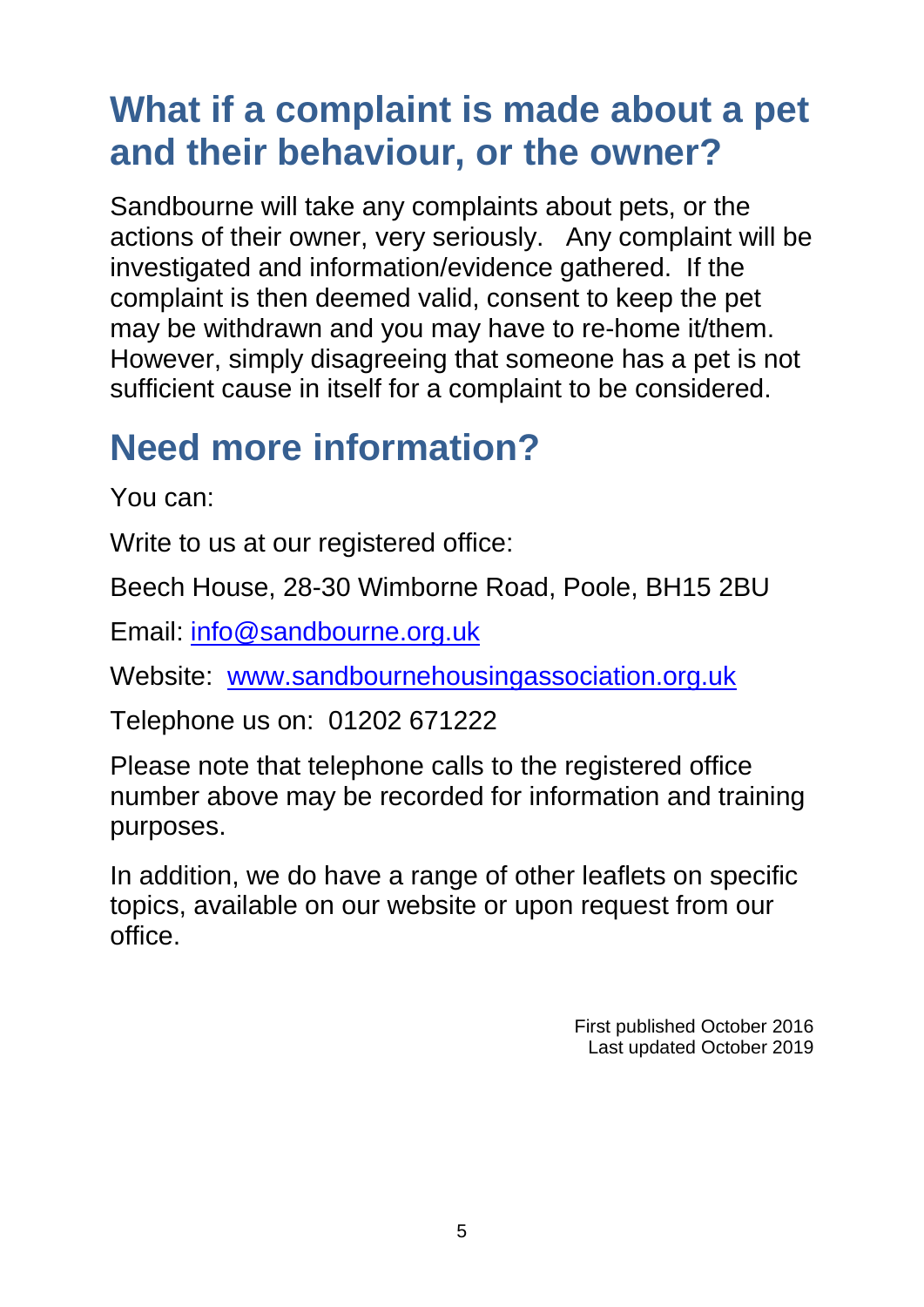

#### **PERMISSION TO KEEP OR LOOK AFTER A PET**

| To: | <b>Sandbourne Housing Association</b><br><b>Beech House</b><br>28-30 Wimborne Road<br>Poole<br><b>BH15 2BU</b> |  |  |  |
|-----|----------------------------------------------------------------------------------------------------------------|--|--|--|
|     | From: $ T$ enant(s)<br>$names(s)$ :                                                                            |  |  |  |
|     | Address:                                                                                                       |  |  |  |

I/We would like to ask for permission to keep/look after a pet in my property, as detailed below:

|                                            |  | To keep a pet   Yes / No   To look after a pet | Yes / No |
|--------------------------------------------|--|------------------------------------------------|----------|
| Type of pet, including<br>breed (for dogs) |  |                                                |          |
| If looking after a pet,<br>how long for?   |  |                                                |          |

**Continued over/**